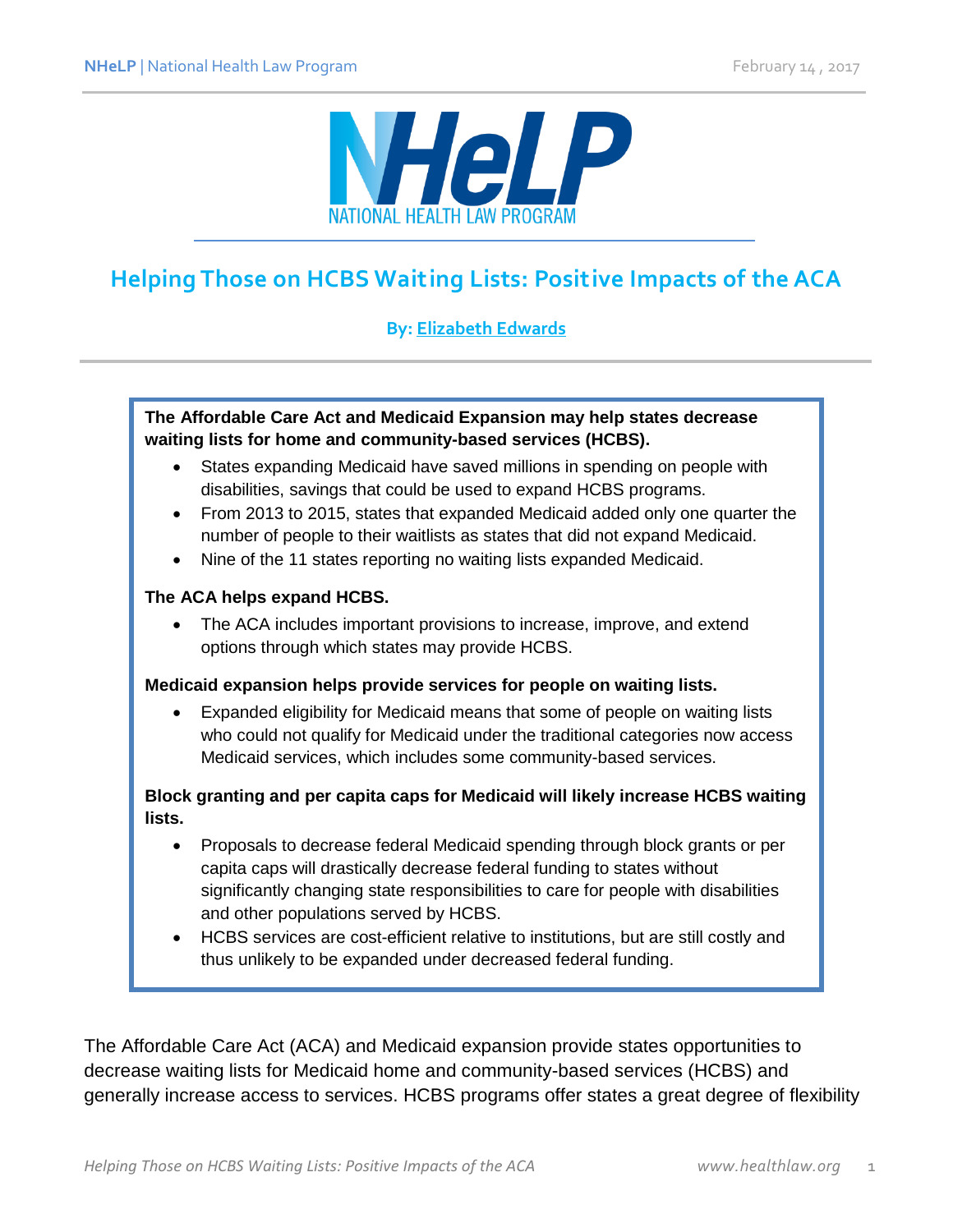<span id="page-1-0"></span>to design a Medicaid-funded program that targets a special set of Medicaid services only to a limited population, both in size and type of service needs. Demand for HCBS programs has increased with the growth in the population of people with disabilities and as states move away from institutional settings for people with disabilities. The demand for Medicaid HCBS outpaced available slots in such programs soon after the programs began.<sup>1</sup> The ACA responded to the increasing demand for HCBS by increasing opportunities and incentives for states to expand and innovate their HCBS programs. The ACA also created Medicaid expansion, which covers many adults with disabilities, including some on HCBS waiting lists, who previously fell into coverage gaps and could not access non-HCBS Medicaid services. The ACA has had a positive impact on those needing HCBS.

### **HCBS waivers are designed to allow waitlists as part of state flexibility.**

In general, Medicaid programs cannot have waiting lists for services—if a person qualifies for a service, that service must be available to him. $^2$  Since 1981, states have been able to use HCBS waivers to provide long-term services and supports outside of institutions. These waiver programs allow states to waive certain Medicaid requirements and allow them to craft a program of eligibility and services that are not available to the broader population of Medicaid enrollees and applicants, such as respite for family caregivers. States can also cap enrollment for these programs and have a waitlist if demand is greater than the enrollment cap. States have a great deal of flexibility in HCBS programs and may ask to increase the enrollment cap or otherwise amend their programs as needs of the HCBS population changes. For example, many states have HCBS programs that allow a person to have greater income than in traditional Medicaid or the state may treat a child as his own household so the parental income will not count in an eligibility determination.

#### **Medicaid expansion may help states shorten waiting lists.**

States that expanded Medicaid have generated savings and revenue that not only offset the cost of expansion, but also create a surplus that could be used to expand HCBS. $^3$  For example, Arkansas saved a projected \$45.4 million in spending just on enrollees with disabilities in SFY 2016.<sup>4</sup> Since Arkansas spends an average of about \$20,100 per waiver recipient per year, those savings could pay for over 2,200 new waiver slots; an increase that could nearly cut the state's waitlist by over 75 percent.<sup>5</sup> Similarly, if Virginia expanded Medicaid, the estimated savings and revenue would generate about \$500 million over the next 9 years, which, even accounting for the state share of the expansion, could move thousands of people off Virginia's waiting lists.<sup>6</sup> In contrast, it would cost Texas \$2.4 billion in state funds to clear the waitlists, just accounting for the HCBS costs, but would only cost \$310 million in state funds for Medicaid expansion.<sup>7</sup> This difference reflects the enhanced federal match for Medicaid expansion and the state examples show how Medicaid expansion may improve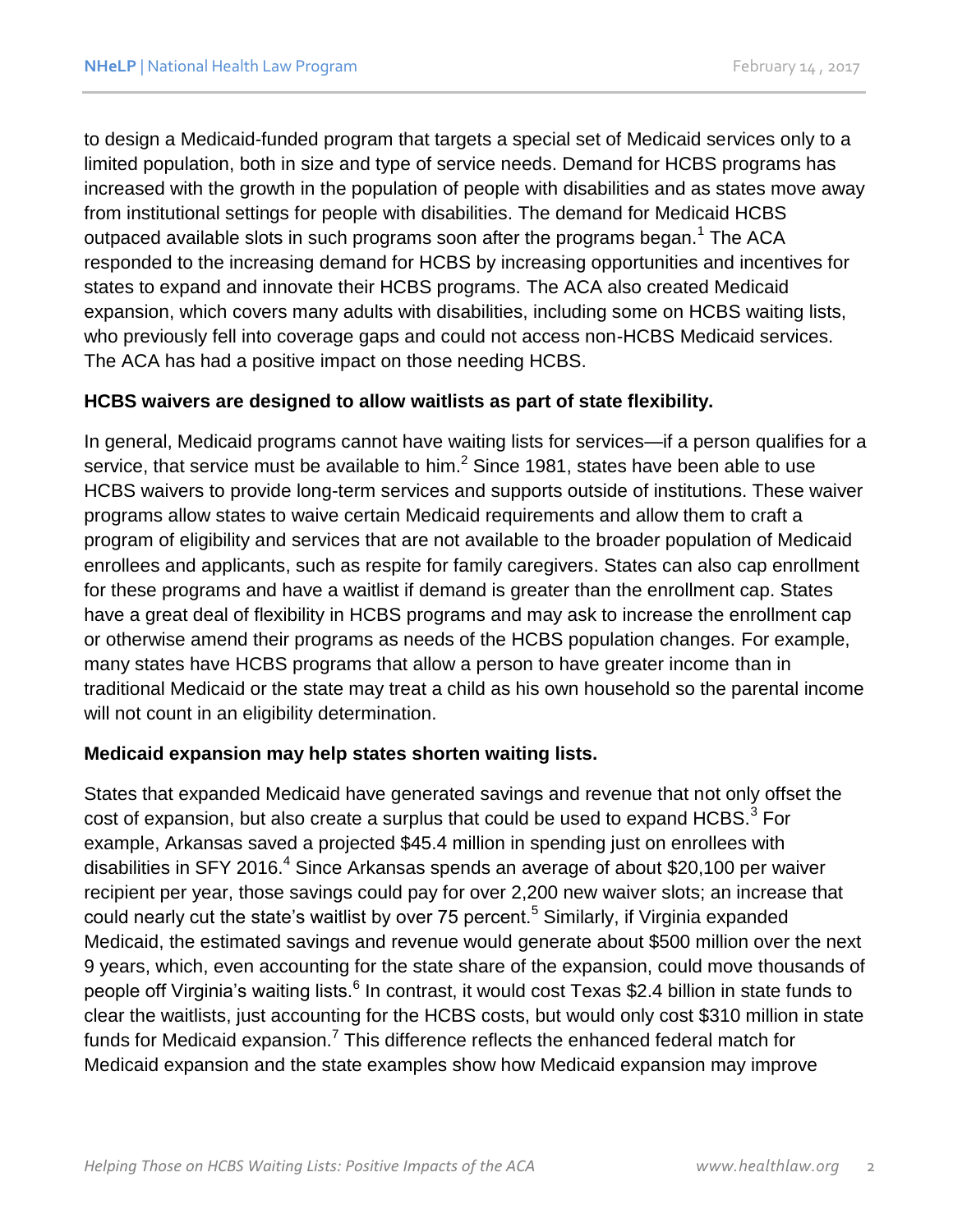waiting lists but that refusing to expand Medicaid would not generally resolve the waiting lists issue.

<span id="page-2-0"></span>Expanding Medicaid does not increase waiting lists while instead providing services to adults without disabilities. Overall, from 2013 to 2015, the 19 states that have not expanded Medicaid added a total of over 86,000 people to their waiting lists, more than four times the total waiting list growth in the 31 states (and Washington, D.C.) that did expand Medicaid.<sup>8</sup> In fact, nine of the 11 states that report they have no waiting lists are expansion states and the states with the longest waiting lists have not expanded Medicaid.<sup>9</sup>

### **The ACA helps states expand HCBS.**

<span id="page-2-1"></span>The ACA did not exclude people with disabilities or fail to address HCBS waiting lists. In fact, the ACA included provisions to expand HCBS availability in states by increasing, improving, and extending options through which states may provide HCBS.<sup>10</sup> The ACA also created the Community First Choice option and the Balancing Incentives Payment Program, which reward states through increased federal matching funds to increase access to HCBS programs much the same way states are rewarded for expanding Medicaid. Evidence suggests that people have shifted from traditional HCBS waivers into these new HCBS programs related to the ACA.<sup>11</sup> This indicates a broader availability of HCBS and thus less pressure on the traditional HCBS programs that have waitlists.

#### **Medicaid expansion helps provide services for people on waiting lists.**

The ACA does not shift resources from people with disabilities on waitlists, but brings other people with disabilities into Medicaid who previously had no or very limited access to needed health care. In states that expanded Medicaid, many adults who have disabilities that do not meet the "disabled" standard for Medicaid or whose income exceeds some of the limited Medicaid eligibility categories, such as for parent-caretakers, have gained access to necessary Medicaid services. This includes individuals with disabilities, such as adults with autism or chronic illnesses.<sup>12</sup> In these states, such individuals may now join the large majority of people on waiting lists who receive non-HCBS Medicaid services, such as medical care and some inhome services such as personal care services in some states.<sup>13</sup> The services for people on waiting lists "pie" did not get split among more people, but instead got bigger such that more people with disabilities actually receive some pie.

## **HCBS waiting lists will get longer and slower under Medicaid block grants and per capita caps.**

Proposals to change the Medicaid program by capping federal spending through block grants or per capita caps will likely make HCBS waiting lists much worse. Such proposals will do exactly what they say, cut federal spending. However, this cut in federal spending simply shifts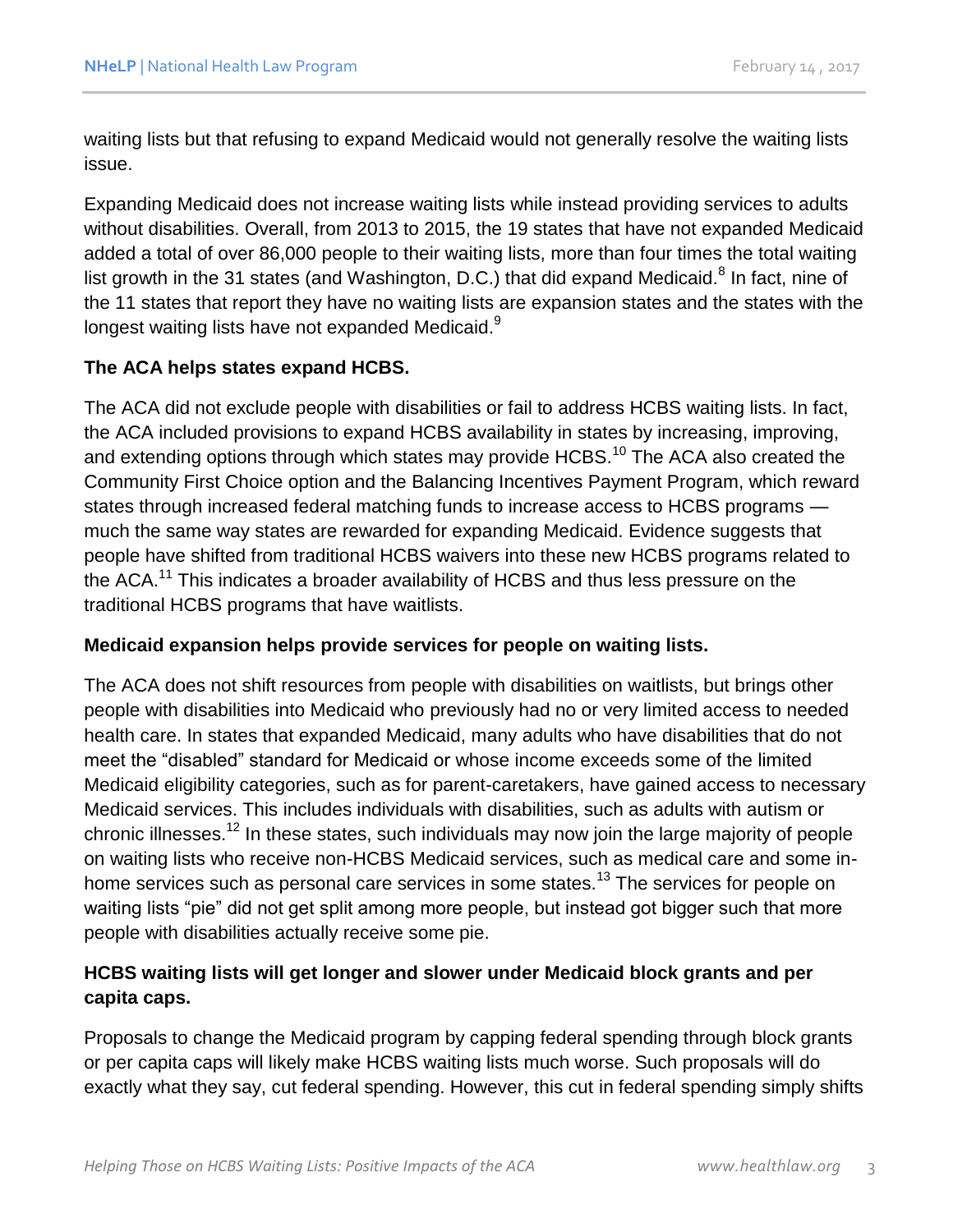costs to the states. States will not have substantially different responsibilities under block grants and will have less federal funding, yet their citizens will still have the same needs. While HCBS is more cost-efficient than institutional care, it is still a significant part of state budgets.<sup>14</sup> Given that HCBS participants are often some of the most costly when looking at Medicaid per person expenditure averages by group, it is likely that when looking to save money, states look at trimming, not expanding, HCBS programs.<sup>15</sup>

The responsibility on states to meet the needs of people with disabilities, which has historically focused on institutional care, does not go away under decreased funding, but will only rise as our population ages and the prevalence of disability continues to increase. State funded institutions and services for people with disabilities pre-date Medicaid by more than 100 years.<sup>16</sup> There is no indication that block grants or per capita caps will do anything to eliminate this duty, but overwhelming evidence indicates they would sharply cut federal funding and thus make it harder for states to provide these costly and critical HCBS services. Promises of increased flexibility are not likely to give the states more money to work with such that they could really expand HCBS.

#### **Waiting lists for HCBS are not new.**

Waiting lists for HCBS are part of the design of many HCBS programs offered through Medicaid 1915(c) or 1115 waivers, which allow states to create waiting lists that otherwise would not be permissible.<sup>17</sup> HCBS programs are generally a "win-win" for both state budgets and people with disabilities. People with disabilities and their families generally prefer HCBS over institutional alternatives, while HCBS are also more cost-efficient and help states meet legal obligations regarding the rights of people with disabilities.<sup>18</sup> Although HCBS programs have become increasingly more cost-efficient, waiting lists have grown almost every years since they have been tracked, as have state HCBS expenditures.<sup>19</sup> Although there is variation among states and HCBS programs, from 2005 to 2015 waiting lists increased by an average rate of 14 percent per year.<sup>20</sup> This increase could reflect the increased prevalence of people with disabilities in the U.S. population. However, the lists likely represent fewer people than it may appear, as many people are on waiting lists for multiple HCBS programs, but will ultimately only use one.<sup>21</sup> States have expanded HCBS enrollment at a rate of about 6 percent each year, but this expansion has not kept up with the population requesting the services. $^{22}$ 

The size of waiting lists depends on the HCBS program and the state. People with intellectual and/or development disabilities (ID/DD) represent most of the waiting list population, even though physical/ambulatory disability is the most prevalent disability in the United States.<sup>23</sup> Although people with ID/DD are the most prevalent waitlist population, children's HCBS programs are the most likely to have waiting lists. $^{24}$  However, waiting lists for children's programs are actually concentrated in certain states. For example, two-thirds of the children's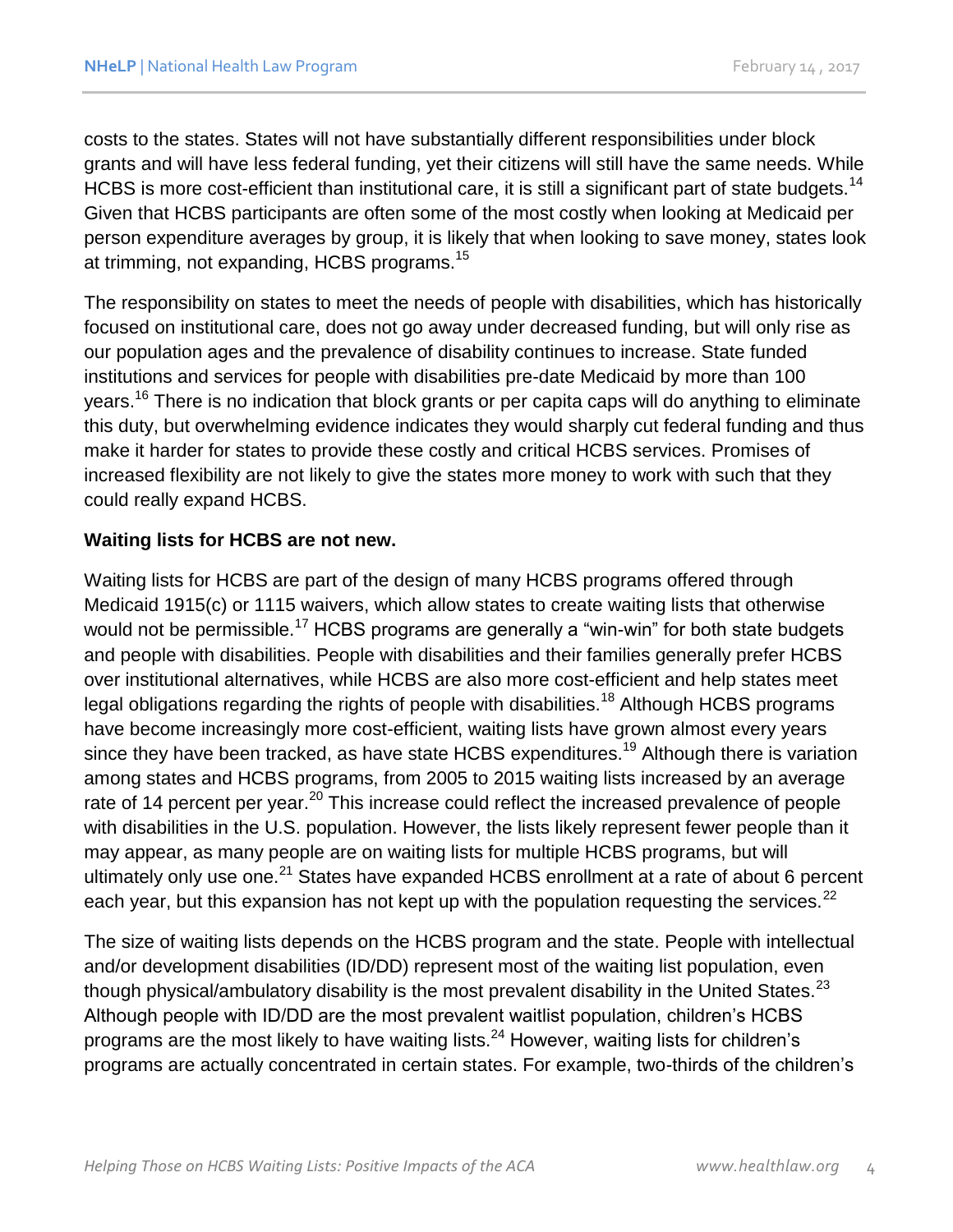program waitlist population is concentrated in Texas, a state that has not expanded Medicaid.<sup>25</sup>

# **ENDNOTES**

 $\overline{a}$ 

 $^1$  The HCBS 1915(c) waiver program launched during the Reagan administration in 1981 and was incorporated into the Social Security Act in 1983. There as a slowdown in waiver expansion in the late 1980s as the federal government tightened scrutiny on the program in the mid-1980s, which lasted until 1994 when the waiver process was simplified. Carol Beatty, *Implementing Olmstead by Outlawing Waiting Lists,* 49 TULSA LAW REV. 728-29 (2014),

[http://digitalcommons.law.utulsa.edu/cgi/viewcontent.cgi?article=2906&context=tlr;](http://digitalcommons.law.utulsa.edu/cgi/viewcontent.cgi?article=2906&context=tlr) Authorities, Ctrs. Medicare & Medicaid Servs,<https://www.medicaid.gov/medicaid/hcbs/authorities/> [hereinafter CMS, HCBS Authorities]. States increasingly began to create HCBS programs under that authority, but by 1990 the waivers only served 500,000 people, compared to 1.5 million served through 1915(c) waivers in 2013. Allen J. Le Blanc, M. Christine Tonner & Charlene Harrington, *Medicaid 1915(c) Home and Community-Based Waivers Across the States*, 22 HEALTH CARE FINANCING REV. 159, 170 (2000)[, https://www.cms.gov/Research-Statistics-Data-and-](https://www.cms.gov/Research-Statistics-Data-and-Systems/Research/HealthCareFinancingReview/downloads/00winterpg159.pdf)

[Systems/Research/HealthCareFinancingReview/downloads/00winterpg159.pdf;](https://www.cms.gov/Research-Statistics-Data-and-Systems/Research/HealthCareFinancingReview/downloads/00winterpg159.pdf) Terrence Ng, et al., *Medicaid Home and Community-Based Services Programs: 2013 Data Update*, KAISER FAMILY FOUND. (Oct. 18, 2016),

<http://kff.org/medicaid/report/medicaid-home-and-community-based-services-programs-2013-data-update/> [hereinafter KFF HCBS Update]. By the late 1990s, multiple lawsuits in different states challenged the lack of available HCBS services and the waitlists. *See, e.g., McMillan v. McCrimmon*, 807 F. Supp. 475, 481 (C.D. Ill. 1992); *Benjamin H. v. Ohl,* No. 3:99-0338, 1999 WL 344783552 (S.D. W. Va. July 15, 1999) (granting a preliminary injunction for access to ICF level services, including HCBS); *Doe v. Chiles,* 136 F.3d 709, 717 (11th Cir. 1998) (finding long waiting lists and waits of several years violated Medicaid's reasonable promptness requirement). Although cases were initially successful, courts quickly began to find in the state's favor and upholding waitlists. *See e.g., Makin v. Hawaii*, 114 F. Supp. 2d 1017 (D. Haw. 1999) (finding that the plaintiffs, representing the over 800 individuals on Hawaii's waiting lists, did not have a right to waiver services under Medicaid's reasonable promptness requirement).

2 *See* 42 U.S.C. § 1396a(a)(8); *see also* 42 C.F.R. § 440.230(c); 42 C.F.R. § 440.240.

3 Deborah Bachrach, et al., *States Expanding Medicaid See Significant Budget Savings and Revenue Gains*, STATE HEALTH REFORM ASSISTANCE NETWORK (Mar. 2016)[, http://www.rwjf.org/content/dam/farm/reports/issue\\_briefs/2016/rwjf419097.](http://www.rwjf.org/content/dam/farm/reports/issue_briefs/2016/rwjf419097) In addition, Medicaid spending growth in expansion states has also been less than in non-expansion states. *Id.* 4 *Id.* at 4.

<sup>5</sup> This figure was calculated based on the cited savings and average waiver participant cost in Arkansas. The average cost per 1915(c) waiver participant in Arkansas as of 2013 was 20,097 and the total waiting list as of 2015 in Arkansas was 2,893. KFF HCBS Update, *supra* note [1,](#page-1-0) at 39, 46. The estimated number of additional waiver slots is supported by reports from Arkansas that increasing funding for their Elder Choices waiver by \$22.7 million served an additional 683 individuals; increasing spending for the waiver for adults with physical disabilities by \$8.6 million served an additional 800 individuals; and increasing spending for the Alternative Community Services by \$55.6 million served an additional 273 individuals. STAFF OF S. COMM. ON HEALTH, EDUCATION, LABOR, AND PENSIONS, 113TH CONG., SEPARATE AND UNEQUAL: STATES FAIL TO FULFILL THE COMMUNITY LIVING PROMISE OF THE AMERICANS WITH DISABILITIES ACT 68 (2013),

[http://www.help.senate.gov/imo/media/doc/Olmstead%20Report%20July%2020131.pdf.](http://www.help.senate.gov/imo/media/doc/Olmstead%20Report%20July%2020131.pdf) The waitlist in Arkansas is estimated to be about 3,007 individuals as of 2014. *Waiting List Enrollment for Medicaid Section 1915(c) Home and Community-Based Services Waivers Services*, KAISER FAMILY FOUND. (2014), [http://kff.org/health-reform/state](http://kff.org/health-reform/state-indicator/waiting-lists-for-hcbs-waivers/?currentTimeframe=0)[indicator/waiting-lists-for-hcbs-waivers/?currentTimeframe=0.](http://kff.org/health-reform/state-indicator/waiting-lists-for-hcbs-waivers/?currentTimeframe=0)

 $^6$  It is estimated that Virginia would save \$1.64 billion and spend about \$1.6 billion in costs on Medicaid expansion over nine years. At the same time, the state would see an additional \$492 million in revenue from sales and income tax over the next nine years as a result of the expansion. Massey Whorley & Michael J. Cassidy, *Medicaid Expansion Would Pay for Itself,* THE COMMONWEALTH INST. (Aug. 2013)[, www.thecommonwealthinstitute.org/wp-](http://www.thecommonwealthinstitute.org/wp-content/uploads/2013/08/medex)pays_for_itself.pdf)

[content/uploads/2013/08/medex\)pays\\_for\\_itself.pdf.](http://www.thecommonwealthinstitute.org/wp-content/uploads/2013/08/medex)pays_for_itself.pdf) The State of Virginia generated cost estimates for decreasing the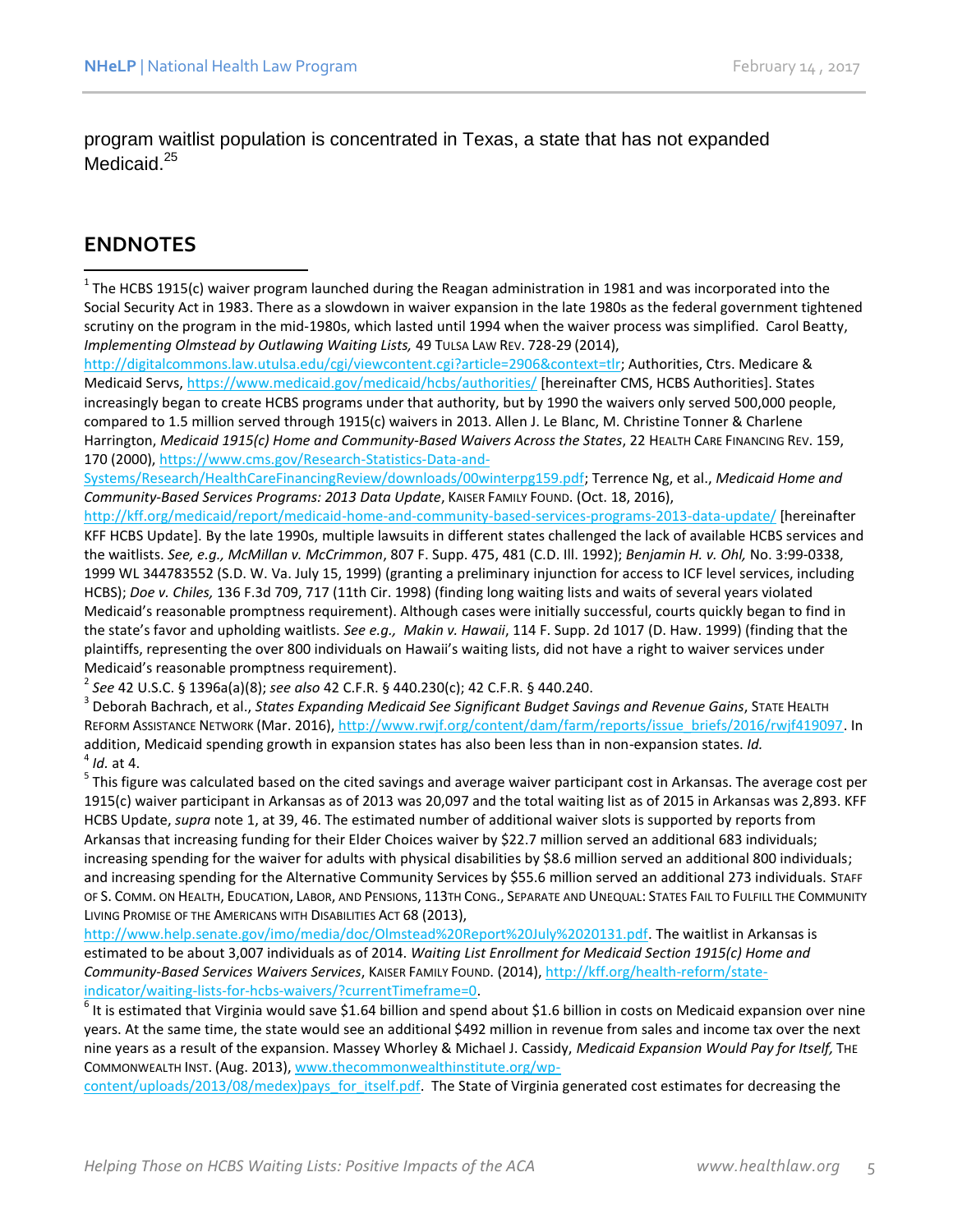state's ID/DD waitlist of 8,800 and estimated it would cost about \$60.0 million by FY 2012 to move 2,165 individuals on to the ID/DD comprehensive waiver. Summary of Cost Analysis—SB627 Workgroup, App. A,

[http://www.dbhds.virginia.gov/library/developmental%20services/sb627%20cost%20analysis%20impact%20analysis%20se](http://www.dbhds.virginia.gov/library/developmental%20services/sb627%20cost%20analysis%20impact%20analysis%20sep%2029.pdf) [p%2029.pdf.](http://www.dbhds.virginia.gov/library/developmental%20services/sb627%20cost%20analysis%20impact%20analysis%20sep%2029.pdf)

 $^7$  As of 2013, Texas had 204,550 people on the 1915(c) waitlist and spent an average of \$26,733 per person on HCBS waivers per year, which does not account for other Medicaid services individuals may use. KFF HCBS Update, *supra* note 1, at 39, 46. Texas has a federal matching rate for traditional Medicaid services of 56.18 and 92.33 for Medicaid expansion for 2017, which means the state gets a greater match for state dollars that go toward Medicaid expansion. ASPE FMAP 2017 Report, [https://aspe.hhs.gov/basic-report/fy2017-federal-medical-assistance-percentages.](https://aspe.hhs.gov/basic-report/fy2017-federal-medical-assistance-percentages) The coverage gap for Texas, the number of people who would be eligible for Medicaid if it were to be expanded, is estimated at 684,000. Rachel Garfield & Anthony Damico, *The Coverage Gap: Uninsured Poor Adults in States that Do Not Expand Medicaid*, KAISER COMM'N ON MEDICAID AND THE UNINSURED 8 (Oct. 2016), [http://kff.org/uninsured/issue-brief/the-coverage-gap-uninsured-poor-adults-in-states-that-do](http://kff.org/uninsured/issue-brief/the-coverage-gap-uninsured-poor-adults-in-states-that-do-not-expand-medicaid/)[not-expand-medicaid/.](http://kff.org/uninsured/issue-brief/the-coverage-gap-uninsured-poor-adults-in-states-that-do-not-expand-medicaid/) The estimated cost per person covered by Medicaid expansion for 2016 is \$5,910 per year. CTR. MEDICARE & MEDICAID SERVS., 2015 ACTUARIAL REPORT ON THE FINANCIAL OUTLOOK FOR MEDICAID 29 (2015), [https://www.cms.gov/Research-Statistics-Data-and-](https://www.cms.gov/Research-Statistics-Data-and-Systems/Research/ActuarialStudies/Downloads/MedicaidReport2015.pdf)

[Systems/Research/ActuarialStudies/Downloads/MedicaidReport2015.pdf.](https://www.cms.gov/Research-Statistics-Data-and-Systems/Research/ActuarialStudies/Downloads/MedicaidReport2015.pdf)

8 Based on data available from the Kaiser Commission on Medicaid and the Uninsured. KFF HCBS Update, *supra* not[e 1,](#page-1-0) at 47; Terence Ng, et al., KAISER COMM'N ON MEDICAID & THE UNINSURED, *Medicaid Home and Community-Based Services Programs: 2012 Data Update* 45 (2015), [http://files.kff.org/attachment/report-medicaid-home-and-community-based](http://files.kff.org/attachment/report-medicaid-home-and-community-based-services-programs-2012-data-update)[services-programs-2012-data-update;](http://files.kff.org/attachment/report-medicaid-home-and-community-based-services-programs-2012-data-update) Terence Ng, et al., KAISER COMM'N ON MEDICAID & THE UNINSURED, *Medicaid Home and Community-Based Services Programs: 2011 Data Update* (2014). Thirty-one states have expanded Medicaid. Current Status of State Medicaid Expansion, KAISER FAMILY FOUND. (Jan. 1, 2017) [http://kff.org/health-reform/slide/current-status-of-the](http://kff.org/health-reform/slide/current-status-of-the-medicaid-expansion-decision/)[medicaid-expansion-decision/.](http://kff.org/health-reform/slide/current-status-of-the-medicaid-expansion-decision/) The non-expansion states represent 80.18% of waiting list growth, but only 39.22% of the states.

9 See explanation of the use of Kaiser Family Foundation HCBS data, *supra* not[e 8.](#page-2-0)

<sup>10</sup> The ACA created the Community First Choice option to provide in-home personal attendant services and supports to individuals. It also amended the 1915(i) state plan option for HCBS to make it more attractive to states and extended the Money Follows the Person Rebalancing Demonstration to continue helping people move from institutional settings back to the community. *See* David Machledt, *Promoting Community Living: Updates on HCBS & the ACA,* NAT'L HEALTH L. PROG. (2012), [http://www.healthlaw.org/publications/search-publications/HCBS-ACA.](http://www.healthlaw.org/publications/search-publications/HCBS-ACA)

<sup>11</sup> KFF Medicaid HCBS Update, *supra* note [1.](#page-1-0)

<sup>12</sup> NAT'L COUNCIL ON DISABILITY, THE IMPACT OF THE AFFORDABLE CARE ACT ON PEOPLE WITH DISABILITIES: A 2015 STATUS REPORT 10-11, 29-31, 48-51 (Jan. 2016)[, http://www.ncd.gov/sites/default/files/NCD\\_ACA\\_Report02\\_508.pdf](http://www.ncd.gov/sites/default/files/NCD_ACA_Report02_508.pdf) (citing increased access to care for those with chronic illnesses in expansion states and increased access to necessary services, including autism services, under Medicaid expansion).

 $13$  Ninety-three percent of people with intellectual and developmental disabilities and 100 percent of older adults on HCBS waiting list are enrolled in Medicaid and receiving services available to all Medicaid recipients, such as personal care services, medical equipment, prescriptions, and other medical care. KFF HCBS Update, *supra* note [1,](#page-1-0) at 45. One survey in Ohio showed that many people on waiting lists had no current area of need. Ohio Dept. of Developmental Disabilities, HCBS Waivers Waiting List 2015 Factsheet[, http://dodd.ohio.gov/OurFuture/Documents/WaitingListFactSheet.pdf](http://dodd.ohio.gov/OurFuture/Documents/WaitingListFactSheet.pdf) (citing that 46% of individuals surveyed indicated not current area of need).

<sup>14</sup> KFF HCBS Update, *supra* note 1, at 15; Steve Eiken, et al., TRUVEN HEALTH ANALYTICS *for* CTRS. MEDICARE & MEDICAID SERVS., *Medicaid Expenditures for Long-Term Services and Supports (LTSS) in FY 2014: Managed LTSS Reached 15 Percent of LTSS Spending* (2016)[, https://www.medicaid.gov/medicaid/ltss/downloads/ltss-expenditures-2014.pdf.](https://www.medicaid.gov/medicaid/ltss/downloads/ltss-expenditures-2014.pdf)

<sup>15</sup> MACPAC, Report to the Congress on Medicaid and CHIP, Medicaid's Role in Providing Assistance with Long-Term Services and Supports 40, 58-61; *see, e.g.,* Nat'l Assoc. of State Units on Aging, The Economic Crisis and its Impact on State Aging Programs 8 (Dec. 2008) (finding states cutting eligibility and services when budget cuts needed to be made).

<sup>16</sup> Beatty, *supra* note [1,](#page-1-0) at 716-18.